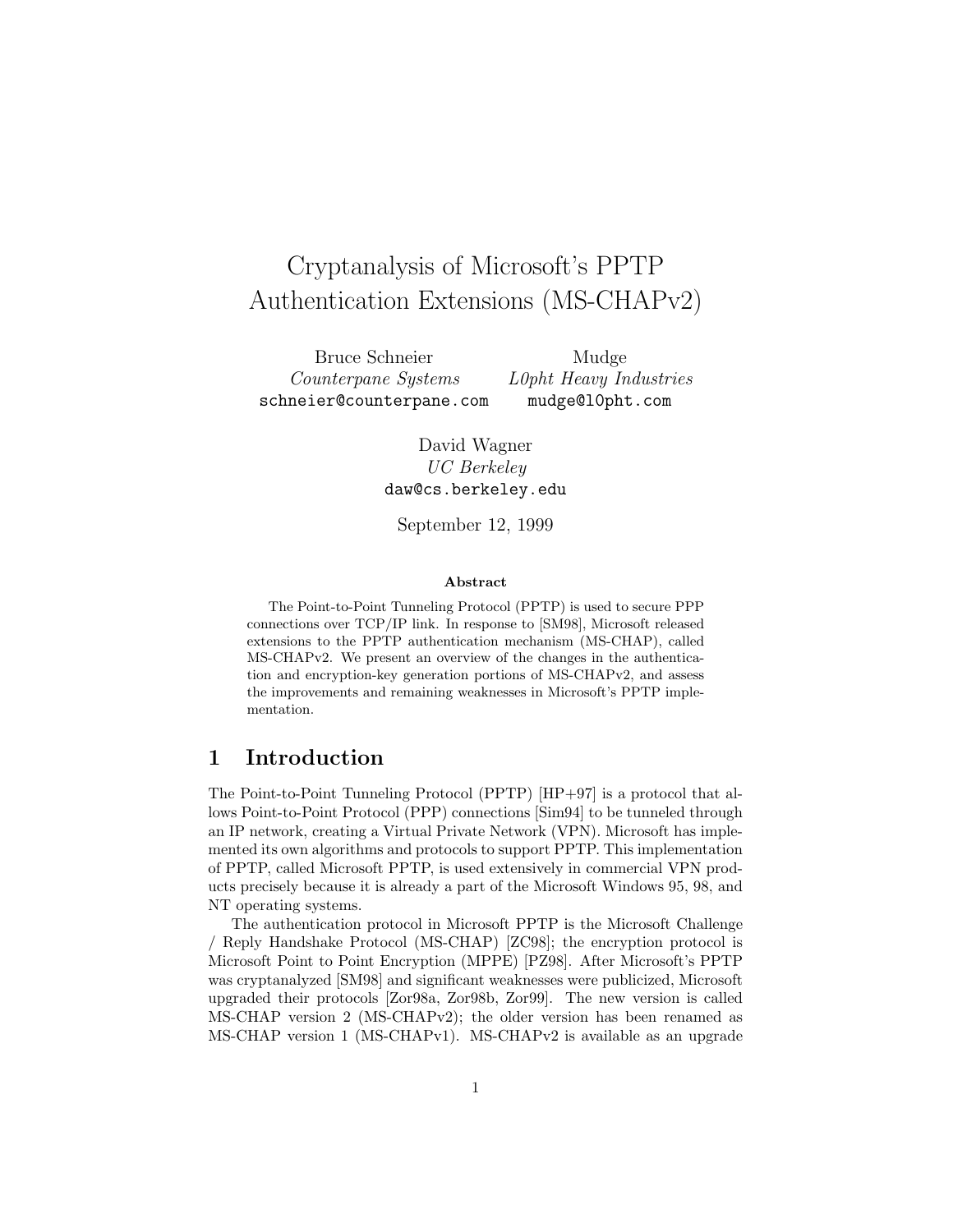for Microsoft Windows 95, Windows 98, and Windows NT 4.0 (DUN 1.3) [Mic98a, Mic98b]. Even though this upgrade is available, we believe that most implementation of PPTP use MS-CHAPv1.

This paper examines MS-CHAPv2 and discusses how well it addresses the security weaknesses outlined in [SM98].

The most significant changes from MS-CHAPv1 to MS-CHAPv2 are:

- The weaker LAN Manager hash is no longer sent along with the stronger Windows NT hash. This is to prevent automatic password crackers like L0phtcrack [L99] from first breaking the weaker LAN Manager hash and then using that information to break the stronger NT hash [L97].
- An authentication scheme for the server has been introduced. This is to prevent malicious servers from masquerading as legitimate servers.
- The change password packets from MS-CHAPv1 have been replaced by a single change password packet in MS-CHAPv2. This is to prevent the active attack of spoofing MS-CHAP failure packets.
- MPPE uses unique keys in each direction. This is to prevent the trivial cryptanalytic attack of XORing the text stream in each direction to remove the effects of the encryption [SM98].

These changes do correct the major security weaknesses of the original protocol: the inclusion of the LAN Manager hash function and the use of the same OFB encryption key multiple times. However, many security problems are still unaddressed: e.g., how the client protects itself, the fact that the encryption key has the same entropy as the user's password, and the fact that enough data is passed on the wire to allow attackers to mount crypt-and-compare attacks.

This being said, Microsoft obviously took this opportunity to not only fix some of the major cryptographic weaknesses in their implementation of PPTP, but also to improve the quality of their code. The new version is much more robust against denial-of-service style attacks and no longer leaks information regarding the number of active VPN sessions.

### 2 MS-CHAP, Versions 1 and 2

The MS-CHAPv1 challenge/response mechanism was described in [SM98]. It consists of the following steps:

- 1. Client requests a login challenge from the Server.
- 2. The Server sends back an 8-byte random challenge.
- 3. The Client uses the LAN Manager hash of its password to derive three DES keys. Each of these keys is used to encrypt the challenge. All three encrypted blocks are concatenated into a 24-byte reply. The Client creates a second 24-byte reply using the Windows NT hash and the same procedure.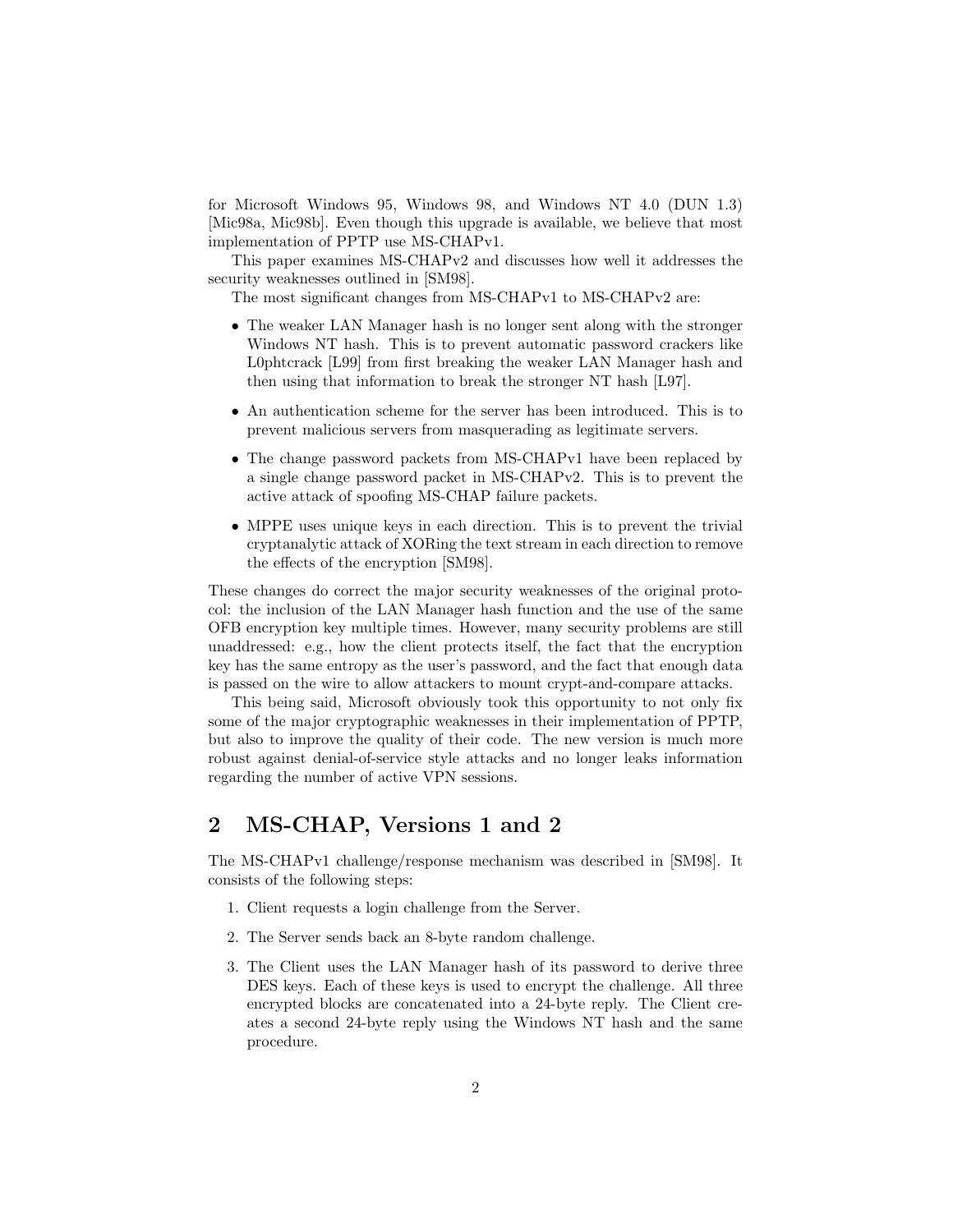4. The server uses the hashes of the Client's password, stored in a database, to decrypt the replies. If the decrypted blocks match the challenge, the authentication completes and sends a "success" packet back to the client.

This exchange has been modified in MS-CHAPv2. The following is the revised protocol:

- 1. Client requests a login challenge from the Server.
- 2. The Server sends back a 16-byte random challenge.
- 3a. The Client generates a random 16-byte number, called the "Peer Authenticator Challenge."
- 3b. The Client generates an 8-byte challenge by hashing the 16-byte challenge received in step (2), the 16-byte Peer Authenticator Challenge generated in step (3a), and the Client's username. (See Section 3 for details.)
- 3c. The Client creates a 24-byte reply, using the Windows NT hash function and the 8-byte challenge generated in step (3b). This process is identical to MS-CHAPv1.
- 3d. The Client sends the Server the results of steps (3a) and (3c).
- 4a. The Server uses the hashes of the Client's password, stored in a database, to decrypt the replies. If the decrypted blocks match the challenge, the Client is authenticated.
- 4b. The Server uses the 16-byte Peer Authenticator Challenge from the client, as well as the Client's hashed password, to create a 20-byte "Authenticator Response." (See Section 5 for details.)
- 5. The Client also computes the Authenticator Response. If the computed response matches the received response, the Server is authenticated.

A general description of the changes between MS-CHAPv1 and MS-CHAPv2 is given in Figure 1. This protocol works, and eliminates the most serious weaknesses that plagued MS-CHAPv1. In MS-CHAPv1, two parallel hash values were sent from the Client to the Server: the LAN Manager hash and the Windows NT hash. These were two different hashes of the same User password. The LAN Manager hash is a much weaker hash function, and password-cracker programs such as L0phtcrack were able to break the LAN Manager hash and then use that information to break the Windows NT hash [L97]. By eliminating the LAN Manager hash in MS-CHAPv2, Microsoft has made this divide-andconquer attack impossible. Still, the security of this protocol is based on the password used, and L0phtcrack can still break weak passwords using a dictionary attack [L99].

As we will discuss later, multiple layers of hashing are used in the different steps of MS-CHAPv2. While this hashing serves to obscure some of the values,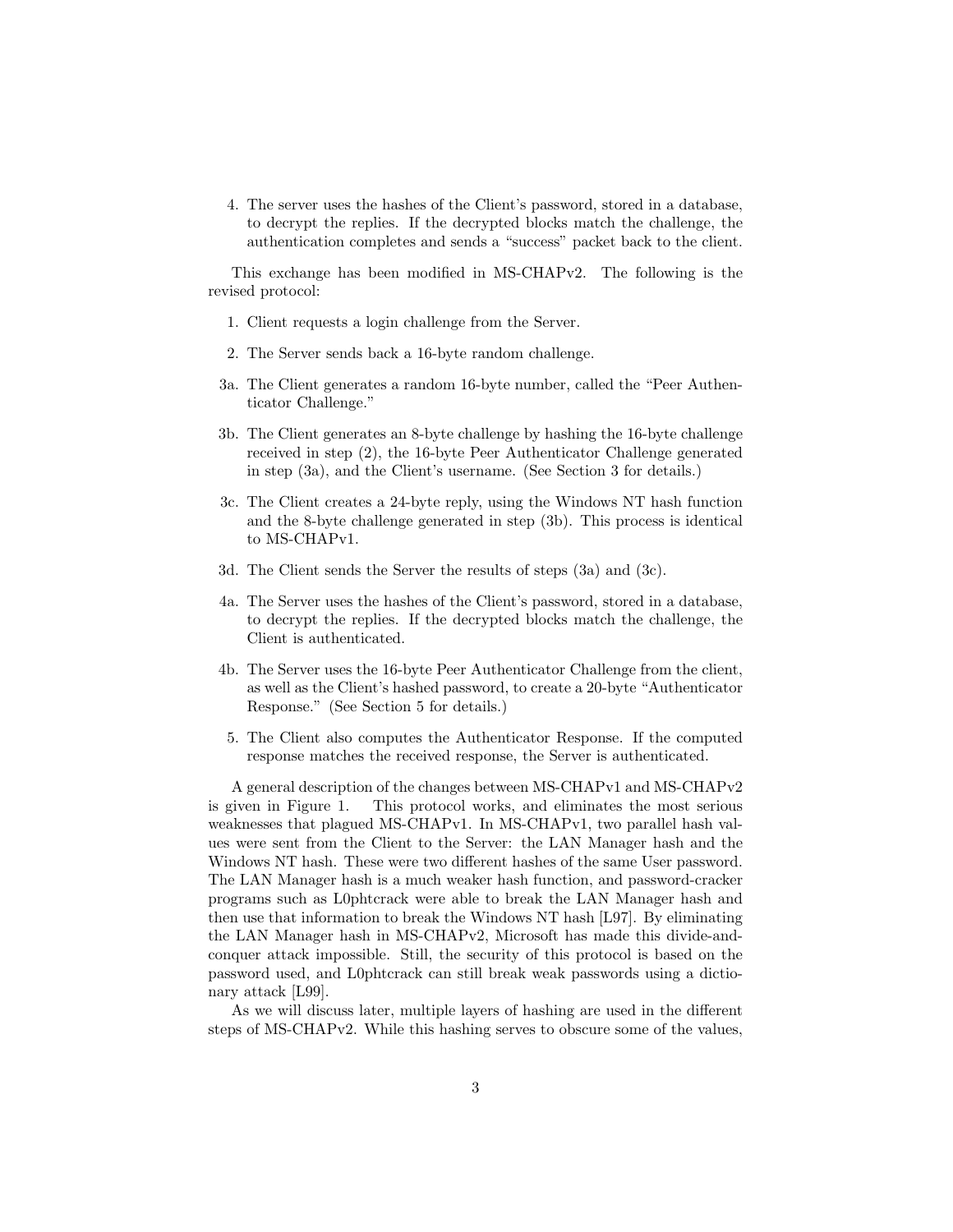| MS-CHAP Version 1                    | MS-CHAP Version 2                      |
|--------------------------------------|----------------------------------------|
| Negotiates CHAP with an algorithm    | Negotiates CHAP with an algorithm      |
| value of 0x80.                       | value of 0x81.                         |
| Server sends an 8-byte challenge     | Server sends a 16-byte value to be     |
| value.                               | used by the client in creating an 8-   |
|                                      | byte challenge value.                  |
| Client sends 24-byte LANMAN and      | Client sends 16-byte peer challenge    |
| 24-byte NT response to 8-byte chal-  | that was used in creating the hidden   |
| lenge.                               | 8-byte challenge, and the 24-byte NT   |
|                                      | response.                              |
| Server sends a response stating SUC- | Server sends a response stating SUC-   |
| CESS or FAILURE.                     | CESS or FAILURE and piggybacks         |
|                                      | an Authenticator Response to the       |
|                                      | 16-byte peer challenge.                |
| Client decides to continue or end    | Client decides to continue or end      |
| based upon the SUCCESS or FAIL-      | based upon the SUCCESS or FAIL-        |
| URE response above.                  | URE response above. In addition,       |
|                                      | the Client checks the validity of the  |
|                                      | Authenticator Response and discon-     |
|                                      | nects if it is not the expected value. |

Figure 1: Some basic differences between MSCHAPv1 and MSCHAPv2 authentication

it is unclear what the cryptographic significance of them are. All they seem to do is to slow down the execution of the protocol.

We also have concerns over the amount of control the client has in the influence of the ultimate 8-byte challenge that is used, though we have not yet been able to come up with a viable attack to exploit this. Certainly it opens the possibility of subliminal channels, which can be exploited in other contexts.

# 3 MS-CHAPv2: Deriving the 8-byte Challenge for the 24-byte Response

In MS-CHAPv1, the Server sends the Client an 8-byte random challenge. This challenge is used, together with the Client's password and a hash function, to create a pair of 24-byte responses.

In MS-CHAPv2, the Server sends the Client a 16-byte challenge. This challenge is not used by the Client directly; the Client derives an 8-byte value from this 16-byte challenge. The derivation process is as follows:

1. The Client creates a 16-byte random number, called the Peer Authenticator Challenge.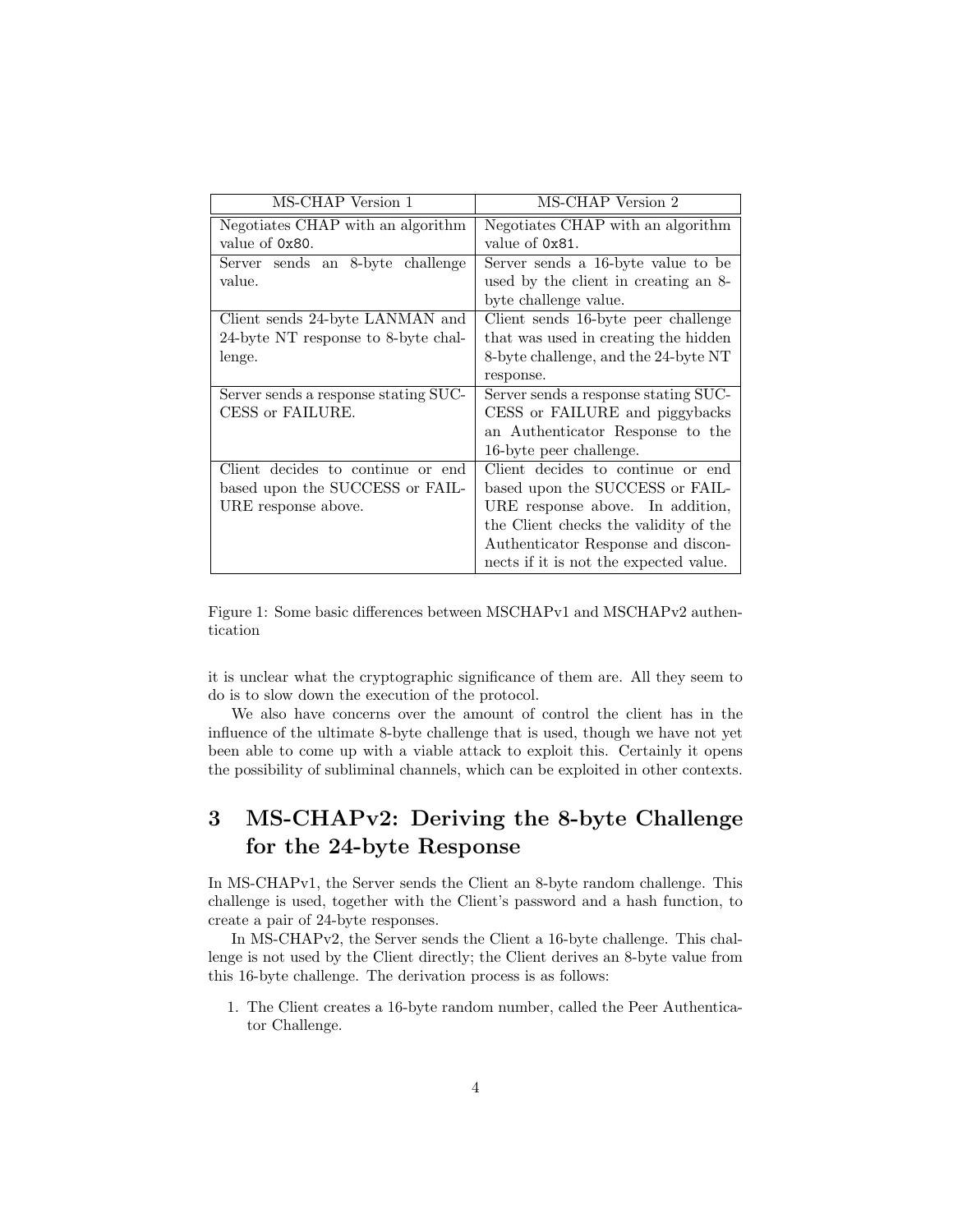- 2. The Client concatenates the Peer Authenticator Challenge with the 16 byte challenge received from the server and the Client's username.
- 3. The client hashes the result with SHA-1 [NIST93].
- 4. The first eight bytes of the hash become the 8-byte challenge.

It is these 8 bytes that the Client will use to encrypt the 16-byte local password hash (using the Windows NT hash function) to obtain the 24-byte response, which the Client will send to the server. This method is identical to MS-CHAPv1, and has been described in [SM98].

#### 3.1 Analysis

It is unclear to us why this protocol is so complicated. At first glance, it seems reasonable that the Client not use the challenge from the Server directly, since it is known to an eavesdropper. But instead of deriving a new challenge from some secret information—the password hash, for example—the Client uses a unique random number that is sent to the Server later in the protocol. There is no reason why the Client cannot use the Server's challenge directly and not use the Peer Authenticator Challenge at all.

### 4 MS-CHAPv2: Deriving the 24-byte Response

Both MS-CHAPv1 and MS-CHAPv2 use the same procedure to derive a 24-byte response from the 8-byte challenge and the 16-byte NT password hash:

- 1. The 16-byte NT hash is padded to 21 bytes by appending five zero bytes.
- 2. Let  $X, Y, Z$  be the three consecutive 7-byte blocks of this 21-byte value, and let  $C$  be the 8-byte challenge. The 24-byte response  $R$  is calculated as  $R = \langle \text{DES}_X(C), \text{DES}_Y(C), \text{DES}_Z(C) \rangle$ .

#### 4.1 Analysis

This complicated procedure creates a serious weakness in the MS-CHAP protocols: it allows the attacker to speed up dictionary keysearch by a factor of  $2^{16}$ , which is a pretty devastating effect given the relatively low entropy of most user passwords.

Suppose that we eavesdrop on a MS-CHAP connection. The response  $R$ is exposed in the clear, and the challenge  $C$  may be derived easily from public information. We will attempt to recover the password, using the knowledge that many passwords are closely derived from dictionary words or otherwise readily guessable.

Note first that the value of  $Z$  can be easily recovered: since there are only  $2^{16}$ possibilities for Z, and we have a known plaintext-ciphertext pair  $C, \text{DES}_Z(C)$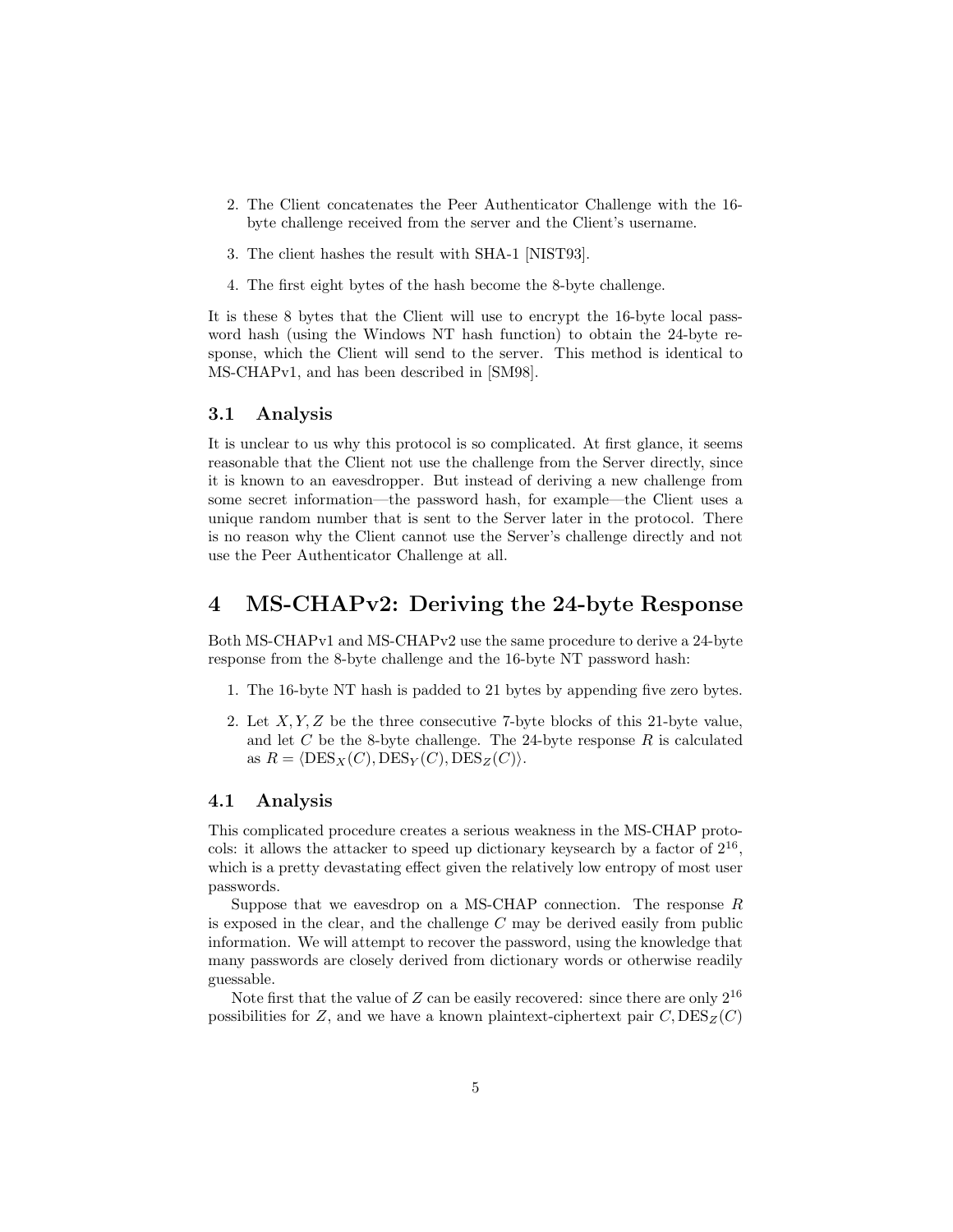for  $Z$ , we may try each of the possibilities for  $Z$  in turn with a simple trial encryption<sup>1</sup>. This discloses the last two bytes of the NT hash of the password.

We will use this observation to speed up dictionary search. In a one-time precomputation, we hash each of our guesses at the password (perhaps as minor variations on a list of words in a dictionary). We sort the results by the last two bytes of their hash and burn this on a CD-ROM (or a small hard drive). Then, when we see a MS-CHAP exchange, we may recover the last two bytes of the NT hash (using the method outlined above) and examine all the corresponding entries on the CD-ROM. This gives us a list of plausible passwords which have the right value for the last two bytes of their NT hash; then we can try each of those possibilities by brute force.

Suppose a naive dictionary attack would search  $N$  passwords. In our attack, we try only the passwords which have the right value for the last two bytes of their NT hash, so we expect to try only about  $N/2^{16}$  passwords. This implies that the optimized attack runs about  $2^{16}$  times faster than a standard dictionary attack, if we can afford the space to store a precomputed list of possible passwords.

This attack is applicable to both MS-CHAPv1 and MS-CHAPv2. However, the weakness is much more important for MS-CHAPv2, because for MS-CHAPv1 it is easier to attack the LanManager hash than to attack the NT hash.

This is a serious weakness which could have been easily avoided merely by using a standard cryptographic hashing primitive. For instance, merely generating the response as  $R = SHA-1(NT hash, C)$  would be enough to prevent this attack.

Note also that the MS-CHAP response generation algorithm is also a weak link, even when passwords contain adequate entropy. It is clear that the NT hash can be recovered with just two DES exhaustive keysearches (about 2<sup>56</sup> trial DES decryptions on average), or in just 9 days using a single EFF DES Cracker machine [Gil98]. Once the NT hash is recovered, all encrypted sessions can be read and the authentication scheme can be cracked with no effort. This shows that, even when using 128-bit RC4 keys, the MS-CHAP protocol provides at most the equivalent of 57-bit security<sup>2</sup>. This weakness could also have been avoided by the simple change suggested above,  $R = SHA-1(NT hash, C)$ .

It is not clear to us why the MS-CHAPv2 designers chose such a complicated and insecure algorithm for generating 24-byte responses, when a simpler and more secure alternative was available.

<sup>&</sup>lt;sup>1</sup>This has been independently observed by B. Rosenburg.

<sup>2</sup>This has been independently observed by P. Holzer.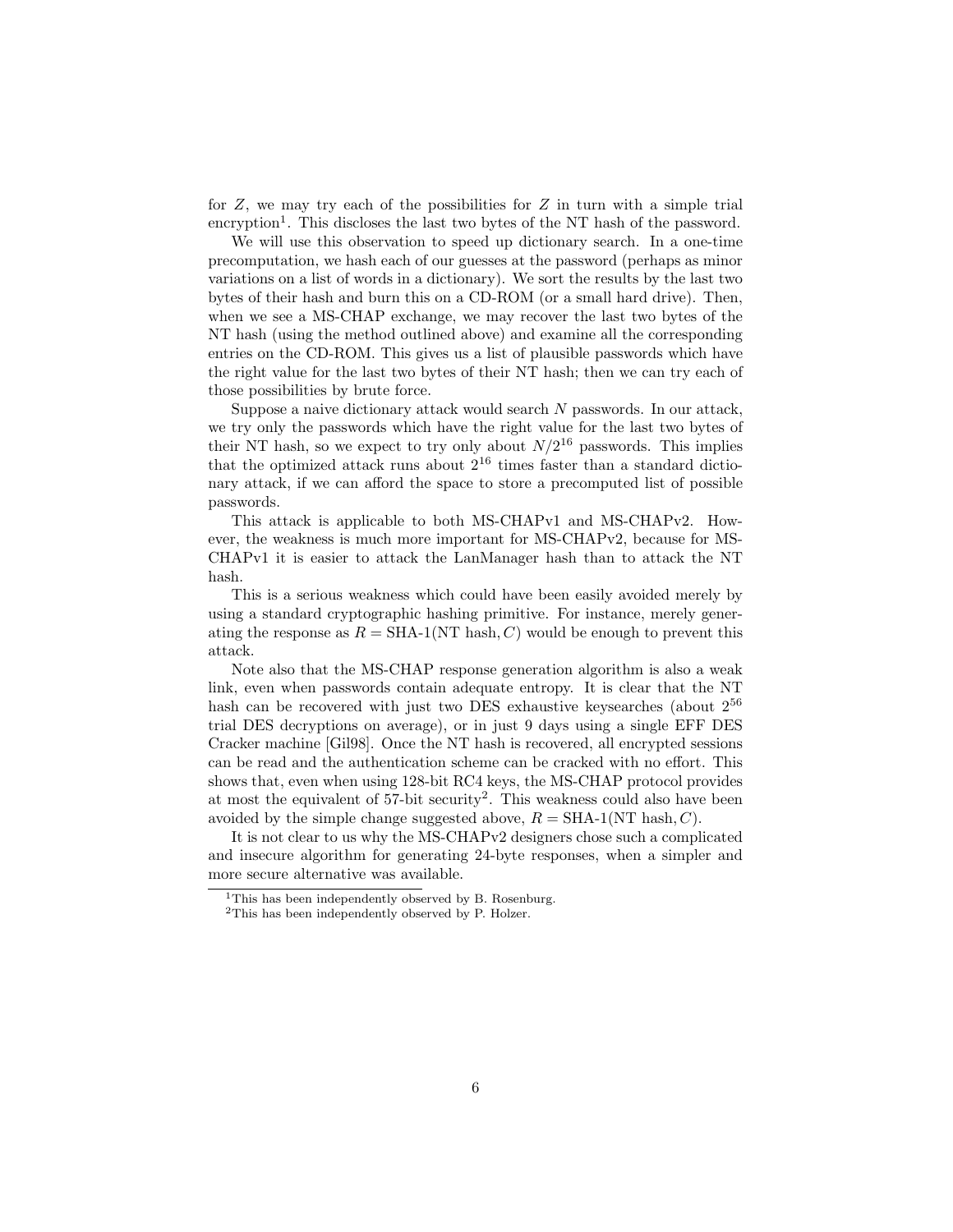## 5 MS-CHAPv2: Deriving the 20-byte Authenticator Response

In MS-CHAPv2, the Server sends the Client a 20-byte Authenticator Response. The Client calculates the same value, and then compares it with the value received from the Server in order to complete the mutual authentication process. This value is created as follows:

- 1. The Server (or the Client) hashes the 16-byte NT password hash with [Riv91] to get password-hash-hash. (The Server stores the clients password hashed with MD4; this is the NT password hash value.)
- 2. The Server then concatenates the password-hash-hash, the 24-byte NT response, and the literal string "Magic server to client constant", and then hashes the result with SHA.
- 3. The Server concatenates the 20-byte SHA output from step (2), the initial 8-byte generated challenge (see Section 3) and the literal string "Pad to make it do more than one iteration", and then hashes the result with SHA.

The resulting 20 bytes are the mutual authenticator response.

#### 5.1 Analysis

Again, this process is much more complicated than required. There is no reason to use SHA twice; a single hashing has the same security properties.

### 6 Analysis of MS-CHAPv2

We do not know why Microsoft chose such a complicated protocol, since this is not stronger than the following:

- 1. The Server sends the Client an 8-byte challenge.
- 2. The Client encrypts the 16-byte local password hash with an 8-byte challenge and sends the Server the 24-byte response, an 8-byte challenge of its own, and the username.
- 3. The Server sends a pass/fail packet with a 24-byte response to the Client's challenge, which is the user's password-hash-hash encrypted with the Client's 8-byte challenge.

The downside to the MS-CHAPv2 protocol is that an eavesdropper can obtain two copies of the same plaintext, encrypted with two different keys. However, in the current model, watching the network for any length of time will still give you multiple copies of a user challenge/response as the user logs in and out, which will be encrypted with different keys.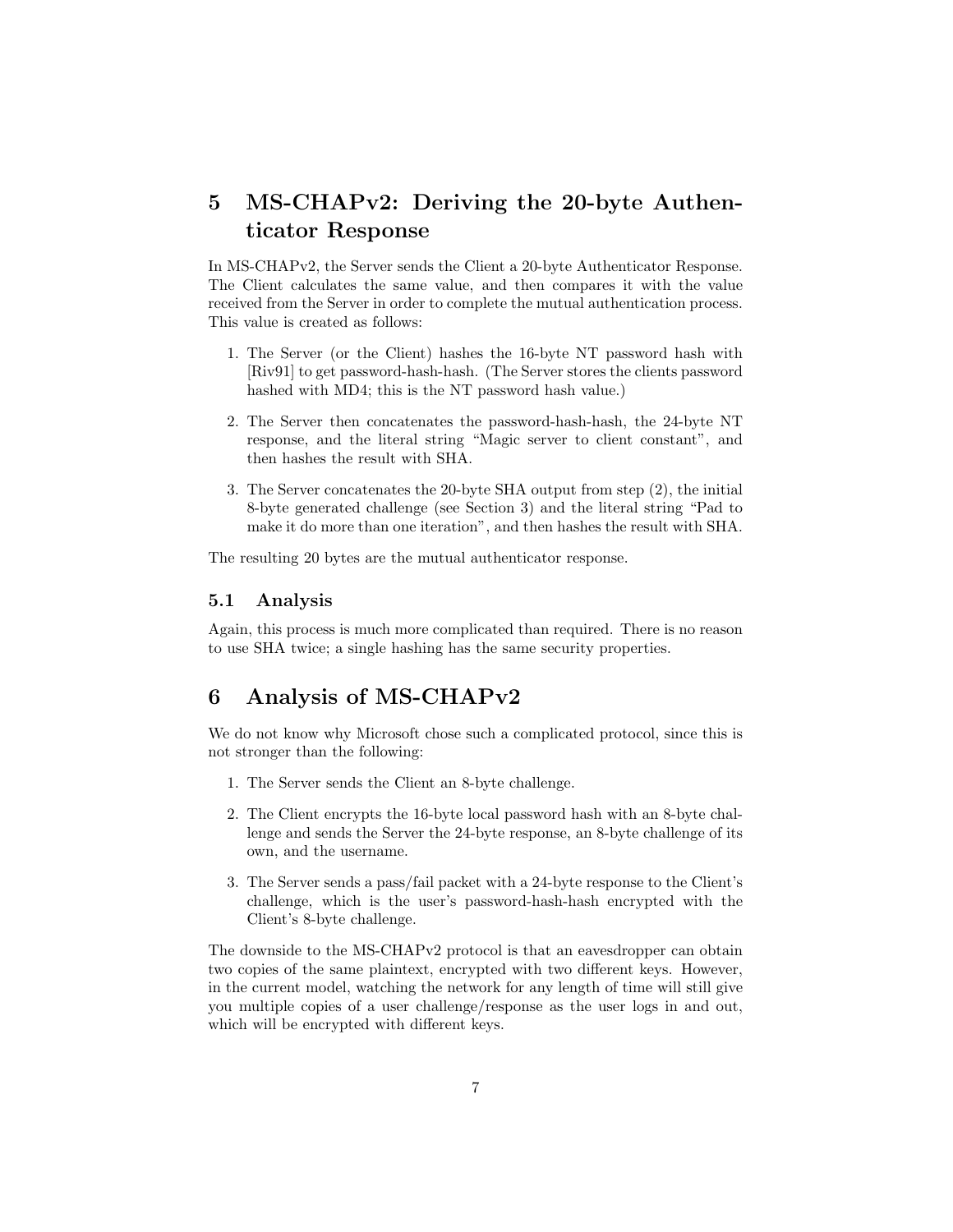As it stands, a passive listener is still able to get the 8-byte challenge and the 24-byte response from the information sent. The popular hacker tool L0phtcrack [L97], which breaks Windows NT passwords, works with this data as input. This task was much easier with MS-CHAPv1, since the weaker LAN Manager hash was sent alongside the stronger Windows NT hash; L0phtcrack first broke the former and then used that information to break the latter [L99]. L0phtcrack can still break most common passwords from the Windows NT hash alone [L97]. And this still does not solve the problem of using the user's hash for MPPE keying, PPTP authentication, etc. without negotiating, at least, machine public key/private key methods of exchanging such an important key.

#### 6.1 Version Rollback Attacks

Since Microsoft has attempted to retain some backwards compatibility with MS-CHAPv1, it is possible for an attacker to mount a "version rollback attack" against MS-CHAP. In this attack, the attacker convinces both the Client and the Server not to negotiate the more secure MS-CHAPv2 protocol, but to use the less secure MS-CHAPv1 protocol.

In its documentation, Microsoft claims that the operating systems will try to negotiate MS-CHAPv2 first, and only drop back to MS-CHAPv1 if the first negotiation fails [Mic99]. Additionally, it is possible to set the Server to require MS-CHAPv2. We find this scenario implausible for two reasons. One, the software switches to turn off backwards compatibility are registry settings, and can be difficult to find. And two, since older versions of Windows cannot support MS-CHAPv2, backwards compatibility must be turned on if there are any legacy users on the network. We conclude that version rollback attacks are a significant threat.

### 7 Changes to MPPE

The original encryption mechanism in Microsoft's Point to Point Encryption protocol (MPPE) used the same encryption keys in each direction (Client to Server, and Server to Client). Since the bulk data encryption routine is the RC4 stream cipher [Sch96], this created a cryptographic attack by XORing the two streams against each other and performing standard cryptanalysis against the result.

In the more recent version, the MPPE keys are derived from MS-CHAPv2 credentials and a unique key is used in each direction. The keys for each direction are still derived from the same value (the Client's NT password hash), but differently depending on the direction.

#### 7.1 Deriving MPPE Keys from MS-CHAPv2 Credentials

MPPE keys can be either 40 bits or 128 bits, and they can be derived from either MS-CHAPv1 credentials or MS-CHAPv2 credentials. The original derivation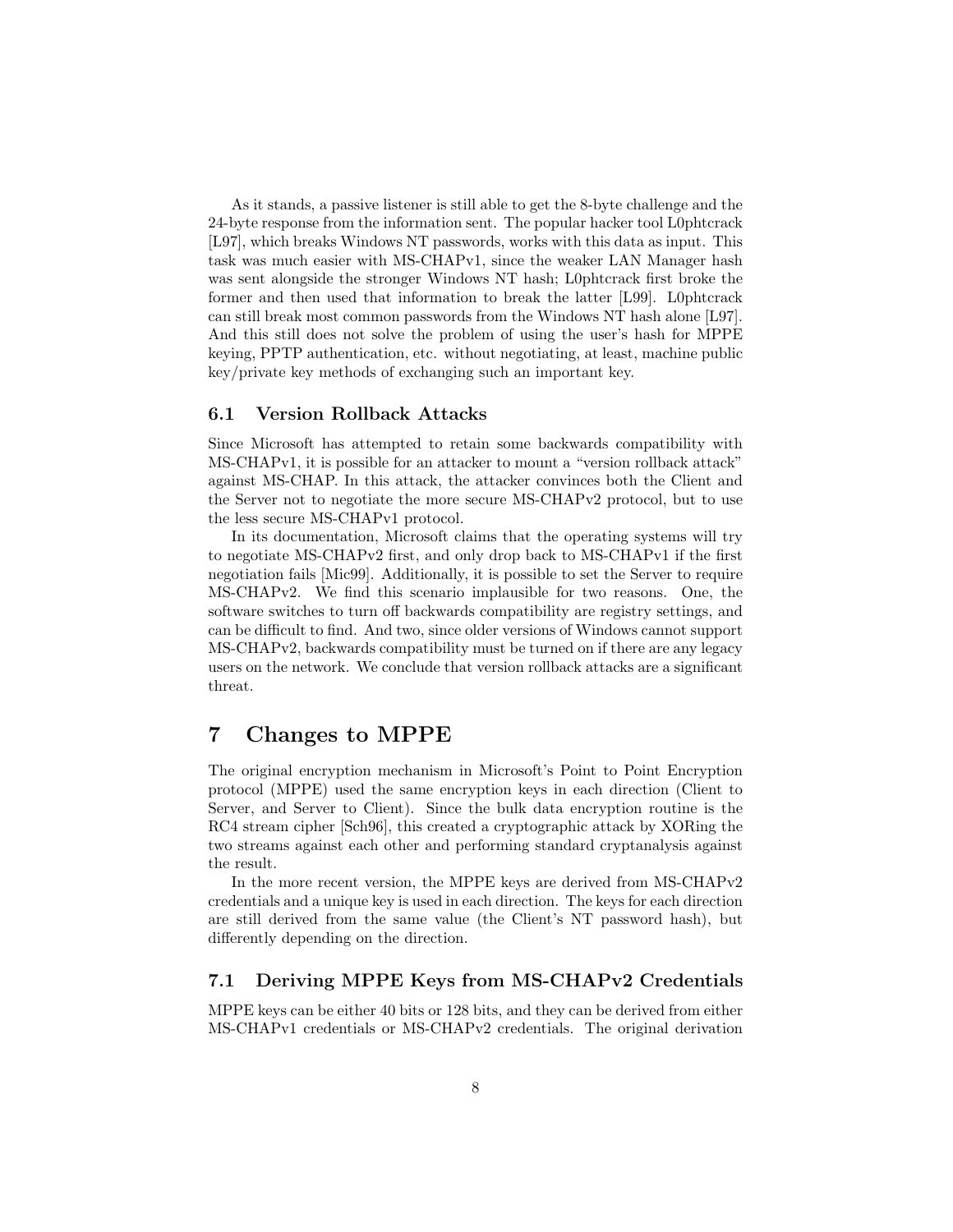protocol (from MS-CHAPv1) was described in [SM98]. Briefly, the password hash is hashed again using SHA, and then truncated. For a 40-bit key, the SHA hash is truncated to 64 bits, and then the high-order 24 bits are set to 0xD1269E. For a 128-bit key, the SHA hash is truncated to 128 bits. This key is used to encrypt traffic from the Client to the Server and traffic from the Server to the Client, opening a major security vulnerability. This has been corrected in MS-CHAPv2.

Deriving MPPE keys from MS-CHAPv2 credentials works as follows:

- 1. Hash the 16-byte NT password hash, the 24-byte response from the MS-CHAPv2 exchange, and a 27-byte constant (the string "This is the MPPE Master Key") with SHA. Truncate to get a 16-byte master-master key.
- 2. Using a deterministic process, convert the master-master key to a pair of session keys.

For 40-bit session keys, this is done as follows:

- 1. Hash the master-master key, 40 bytes of 0x00, an 84-byte constant and 40 bytes of 0xF2 with SHA. Truncate to get an 8-byte output.
- 2. Set the high-order 24 bits of 0xD1269E, resulting in a 40-bit key.

The magic constants are different, depending on whether the key is used to encrypt traffic from the Client to the Server, or from the Server to the Client. For 128-bit session keys, the process is as follows:

1. Hash the master-master key, 40 bytes of 0x00, an 84-byte constant (magic constant 2 or 3), and 40 bytes of 0xF2 with SHA. Truncate to get a 16-byte output.

#### 7.2 Analysis

This modification means that unique keys are used in each direction, but does not solve the serious problem of weak keys. The keys are still a function of the password, and hence contain no more entropy than the password. Even though the RC4 algorithm may theoretically have 128-bits of entropy, the actual passwords used for key generation have much less. This having been said, using different keys in each direction is still a major improvement in the protocol.

#### 7.3 Trapdoors in the magic constants?

We are very concerned with the magic constants embedded in the key derivation algorithm for export-weakened keys.

The protocol weakens RC4 keys to 40 bits by fixing the high bits of the 64-bit RC4 key to 0xD1269E. But this seems dangerous. It is known that, if an adversary is allowed to choose the high bits of the RC4 key, the adversary can force you into a weak key class for RC4 [Roo95, Wag95]. Therefore, if the MS-CHAP designers—or the NSA export-reviewer folks—wanted to embed a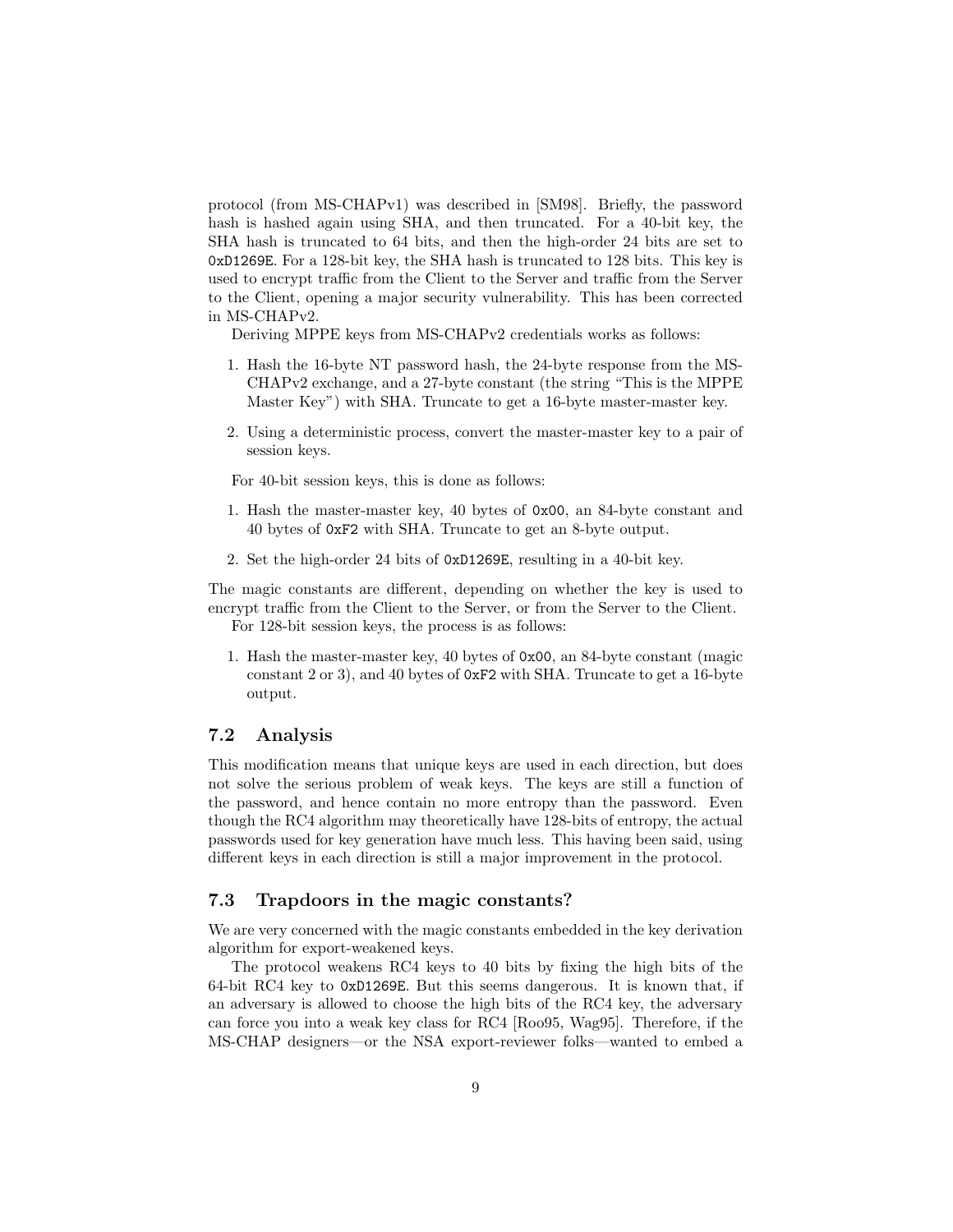trapdoor in the protocol, they could exploit the presence of magic constants to weaken RC4.

We do not know whether keys prefixed with  $0xD1269E$  are unusually weak, but in our preliminary statistical tests we have found some suspicious properties of such keys that leaves us with some cause for concern. To give two examples:

- Empirical measurements show that the first few bytes of output are biased, for keys which start with 0xD1269E. The first and second keystream bytes take on the values 0x09 and 0x00 with probabilities 0.0054 and 0.0060, respectively. This is noticeably higher than the  $1/256 = 0.0039$  probability you'd expect from good cipher.
- The key schedule mixes some entries in the state table poorly, for this class of keys. For instance,  $S[1] = 0$ xF8 holds with probability  $0.38 \approx 1/e$ , and  $S[2] = 0x98$  holds with a similar probability.

These statistical properties are worrisome.

Because no information is given on how the value 0xD1269E was chosen, one has to worry that it could well be a "trapdoor choice" which forces all 40-bit keys into some weak key class for RC4. We invite the MS-CHAP designers to openly disclose how all magic constants were chosen and to provide concrete assurances that those magic values don't create any hidden trapdoors. In the meantime, we leave it as an open question to ascertain whether RC4 is secure when used with the fixed key-prefix 0xD1269E.

### 8 Attack on export-weakened key derivation

In this section we present a very serious attack on the way that exportable 40 bit session keys are generated. This weakness is also present in MS-CHAPv1 as well as MS-CHAPv2, but it has not been discovered until now.

The end result is that the so-called "40-bit keys" really only have an effective strength of about 26 bits. As a result, the export-weakened protocol can be cracked in near-realtime with only a single computer<sup>3</sup>.

We recall that the key derivation process appends 40 secret bits (generated in some way which is irrelevant to our attack) to the fixed value 0xD1269E. The resulting 64-bit session key is to RC4-encrypt the transmitted data. The problem is that this process introduces no per-session salt (compare to, e.g., SSL), and thus can be broken with a time-space tradeoff attack.

For the remainder of this section, we assume that we can obtain a short segment of known plaintext (40 bits should suffice) at some predictable location. The known plaintext need not even occur at consecutive bit locations; the only requirement is that the bit positions be predictable in advance. This seems to be

 $3T$ oday's computers seem to be able to try  $2^{16}-2^{17}$  keys/second, which suggests that each key can be cracked in something like a quarter of an hour. (In lieu of an implementation, these estimates will necessarily be very rough.) With a small cluster of computers, the cracking performance can be greatly increased.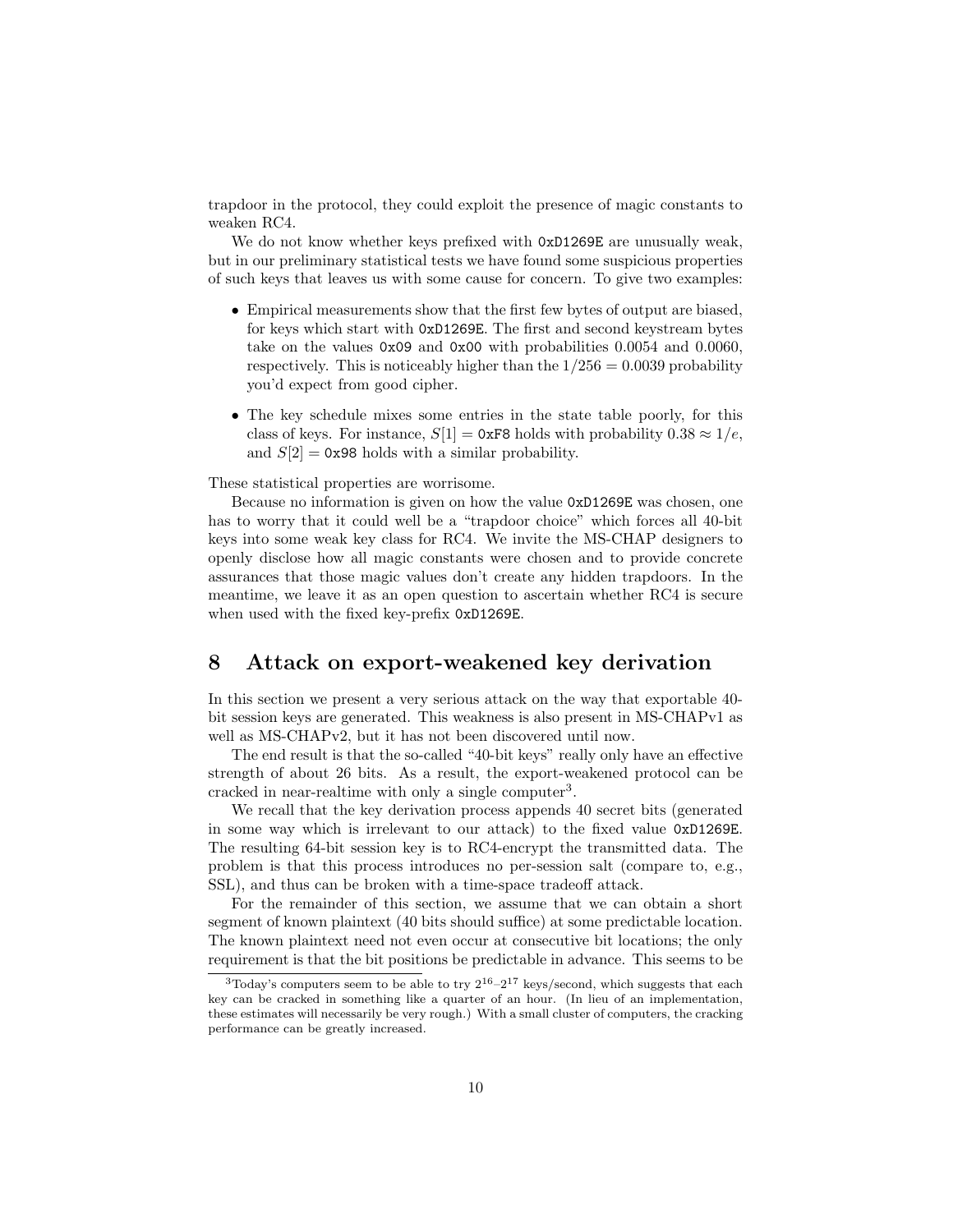a very plausible assumption, when one considers the quantity of known headers and other predictable data that is encrypted. Let us assume for simplicity of description that this known plaintext occurs at the start of the keystream.

We will attack this protocol with a time-space tradeoff. The cost of a lengthy precomputation is amortized over many sessions so that the incremental cost of breaking each additional session key is reduced to a very low value.

A naive attacker might consider building a lookup table with  $2^{40}$  entries, listing for each possible 40-bit key the value of the first 40 bits of keystream that results. This requires a  $2^{40}$  precomputation, but then each subsequent session key can be broken extremely quickly (with just a single table lookup). However, in practice this attack is probably not very practical because it requires  $2^{40}$  space.

A time-space tradeoff allows us to reduce the space requirements of the naive attack by trading off memory for additional computation. Consider Hellman's time-space tradeoff [Hel80]. For a n-bit key, Hellman's tradeoff requires a  $2^n$ precomputation and  $2^{2n/3}$  space, and then every subsequent session key can be broken with just  $2^{2n/3}$  work. (Other tradeoffs are also possible.)

For MS-CHAP's 40-bit keys,  $n = 40$ , and  $2n/3 \approx 26$ , so you get an attack that breaks each session key with approximately  $2^{26}$  work. The attack requires a  $2^{40}$  precomputation and  $2^{26}$  space, but these requirements are easily met.

This means that the export-weakened versions of MS-CHAP offer an effective keylength of only about 26 bits or so, which is much less than the claimed 40 bits of strength. This is a deadly weakness.

### 9 Conclusions

Microsoft has improved PPTP to correct the major security weaknesses described in [SM98]. However, the fundamental weakness of the authentication and encryption protocol is that it is only as secure as the password chosen by the user. As computers get faster and distributed attacks against password files become more feasible, the list of bad passwords—dictionary words, words with random capitalization, words with the addition of numbers, words with numbers replacing letters, reversed words, acronyms, words with the addition of punctuation—becomes larger. Since authentication and key-exchange protocols which do not allow passive dictionary attacks against the user's password are possible—Encrypted Key Exchange [BM92, BM94] and its variants [Jab96, Jab97, Wu98], IPSec—it seems imprudent for Microsoft to continue to rely on the security of passwords. Our hope is that PPTP continues to see a decline in use as IPSec becomes more prevalent.

### References

[BM92] S.M. Bellovin and M. Merritt, "Encrypted Key Exchange: Password-Based Protocols Secure Against Dictionary Attacks," Proceedings of the IEEE Symposium on Research in Security and Privacy, May 1992, pp. 72–84.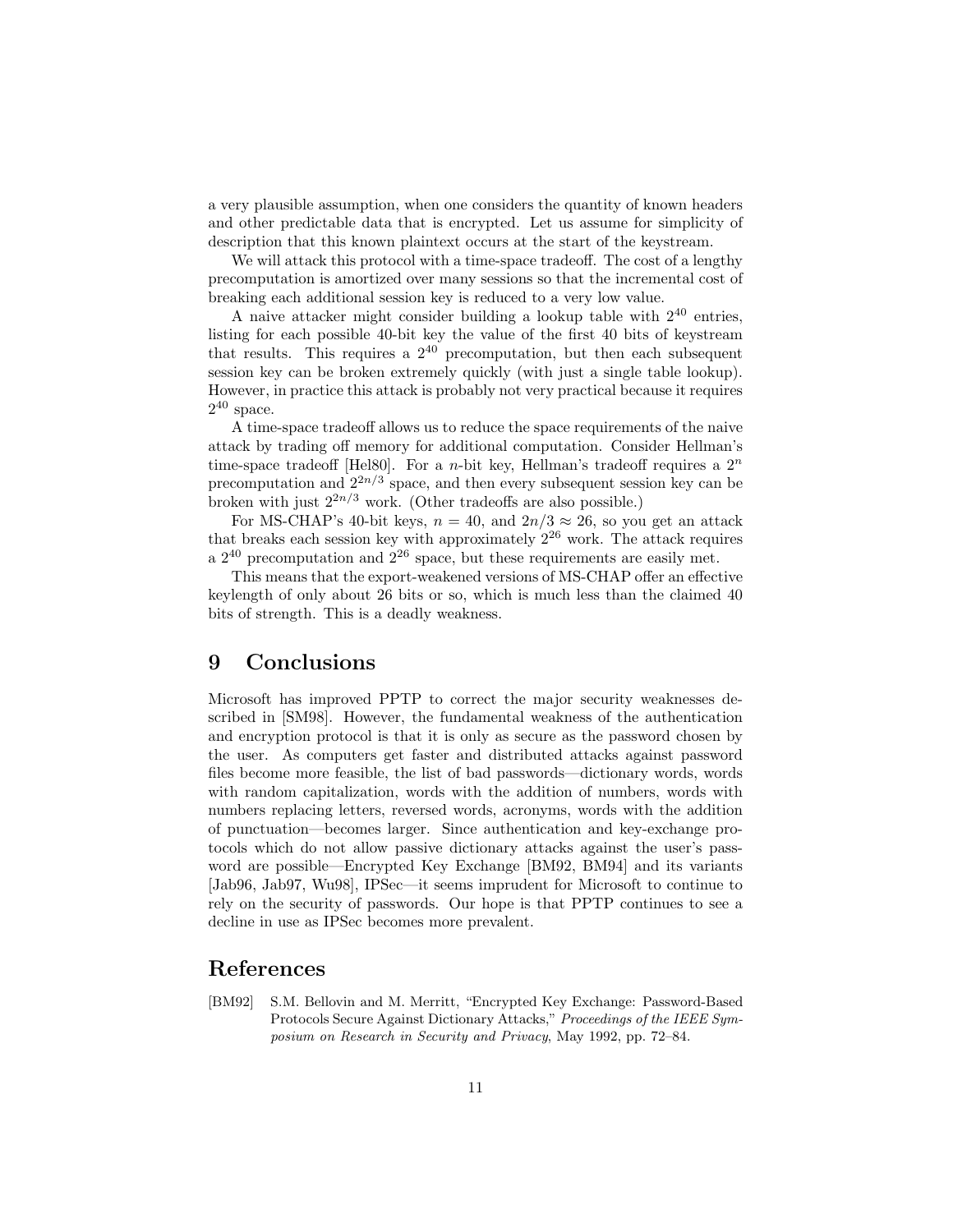- [BM94] S.M. Bellovin and M. Merritt, "Augmented Encrypted Key Exchange: A Password-Based Protocol Secure Against Dictionary Attacks and Password File Compromise," AT&T Bell Laboratories, 1994.
- [Gil98] J. Gilmore, Ed., Cracking DES. The Electronic Frontier Foundation, San Francisco, CA, O'Reilly and Associates, 1998.
- [HP+97] K. Hamzeh, G.S. Pall, W. Verthein, J. Taarud, and W.A. Little, "Pointto-Point Tunneling Protocol," Internet Draft, IETF, Jul 1997. http://www. ietf.org/internet-drafts/draft-ietf-pppext-pptp-10.txt.
- [Hel80] M.E. Hellman, "A cryptanalytic time-memory trade-off," IEEE Transactions on Information Theory, vol.IT-26, no.4, July 1980, p.401–406.
- [Jab96] D. Jablon, "Strong Password-Only Authenticated Key Exchange," ACM Computer Communications Review, Oct 96, pp. 5–26.
- [Jab97] D. Jablon, "Extended Password Key Exchange Protocols Immune to Dictionary Attacks," Proceedings of the Sixth Workshop on Enabling Technologies: Infrastructure for Collaborative Enterprises, IEEE Computer Society, 1997, pp. 248–255.
- [L97] L0pht Heavy Industries, Inc., "A L0phtCrack Technical Rant," Jul 1997. http://www.l0pht.com/l0phtcrack/rant.html.
- [L99] L0pht Heavy Industries, Inc, L0phtcrack, 1999, http://www.l0pht.com/ l0phtcrack/.
- [Mic96a] Microsoft Corporation, Advanced Windows NT Concepts, New Riders Publishing, 1996. Relevant chapter at http://www.microsoft.com/ communications/nrpptp.htm.
- [Mic96b] Microsoft Corporation, "Point-to-Point Tunneling Protocol (PPTP) Frequently Asked Questions," Jul 1996.
- [Mic98a] Microsoft Corporation, "Frequently Asked Questions about Microsoft VPN Security," Dec 1998, http://www.microsoft.com/NTServer/commserv/ deployment/moreinfo/VPNSec\_FAQ.asp
- [Mic98b] Microsoft Corporation, "Microsoft Windows 95 Dial-Up Networking 1.3 Upgrade Release Notes," 1998, http://support.microsoft.com/support/kb/ articles/q154/0/91.asp
- [Mic99] Microsoft, Corporation, "Windows 98 Dial-Up Networking Security Upgrade Release Notes," Feb 1999, http://support.microsoft.com/support/kb/ articles/Q189/7/71.asp.
- [NIST93] National Institute of Standards and Technology, "Secure Hash Standard," U.S. Department of Commerce, May 1993.
- [PZ98] G.S. Pall and G. Zorn, "Microsoft Point-to-Point Encryption (MPPE) Protocol," Network Working Group, Internet Draft, IETF, Mar 1998. http: //www.ietf.org/internet-drafts/draft-ietf-pppext-mppe-03.txt.
- [Riv91] R. Rivest, "The MD4 Message Digest Algorithm," Advances in Cryptology— CRYPTO'90 Proceedings, Springer-Verlag, 1991, pp. 303311.
- [Roo95] A. Roos, "Weak Keys in RC4," sci.crypt post, 22 Sep 1995.
- [Sim94] W. Simpson, "The Point-to-Point Protocol (PPP)," Network Working Group, STD 51, RFC 1661, Jul 1994. ftp://ftp.isi.edu/in-notes/ rfc1661.txt.